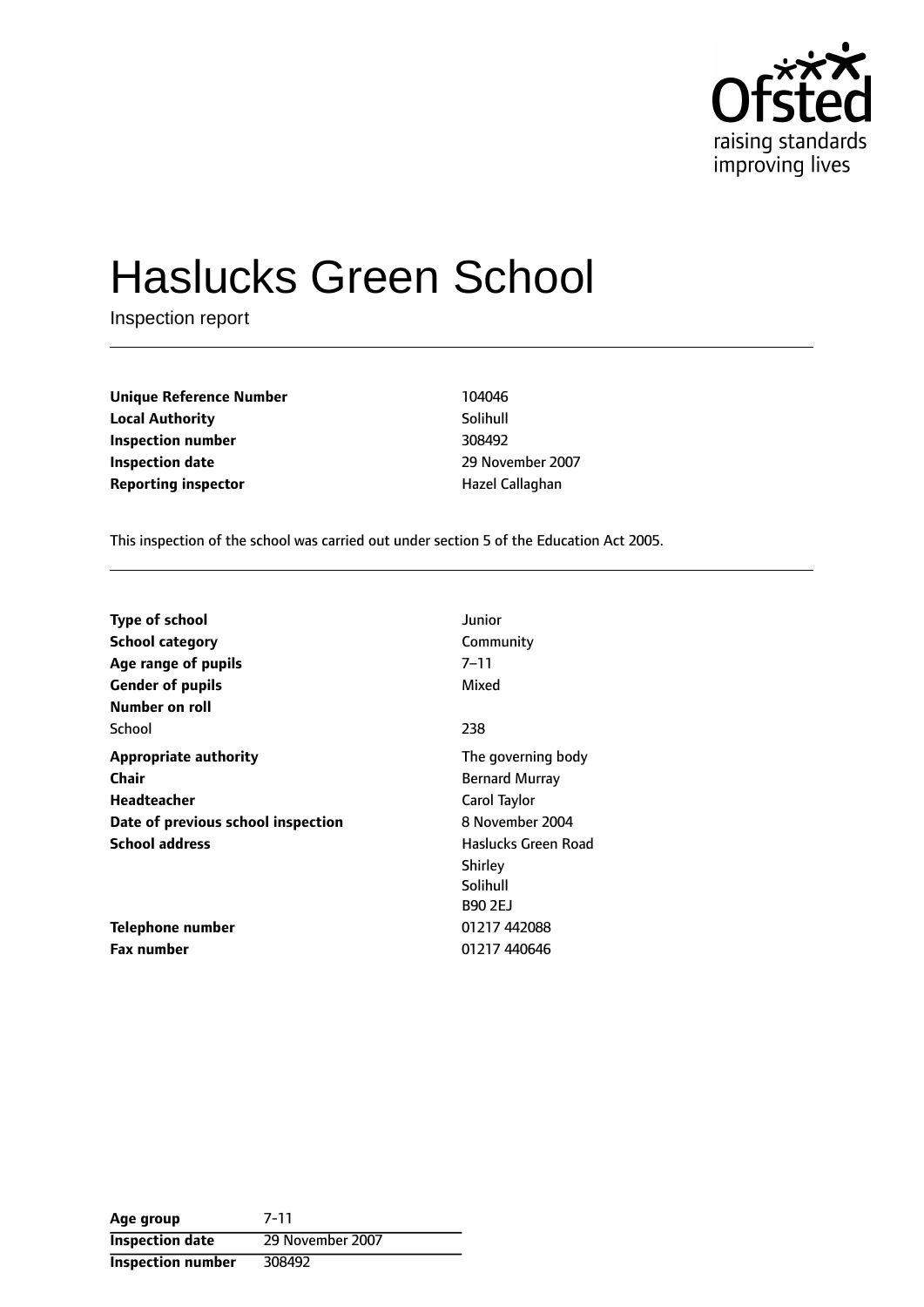.

© Crown copyright 2007

#### Website: www.ofsted.gov.uk

This document may be reproduced in whole or in part for non-commercial educational purposes, provided that the information quoted is reproduced without adaptation and the source and date of publication are stated.

Further copies of this report are obtainable from the school. Under the Education Act 2005, the school must provide a copy of this report free of charge to certain categories of people. A charge not exceeding the full cost of reproduction may be made for any other copies supplied.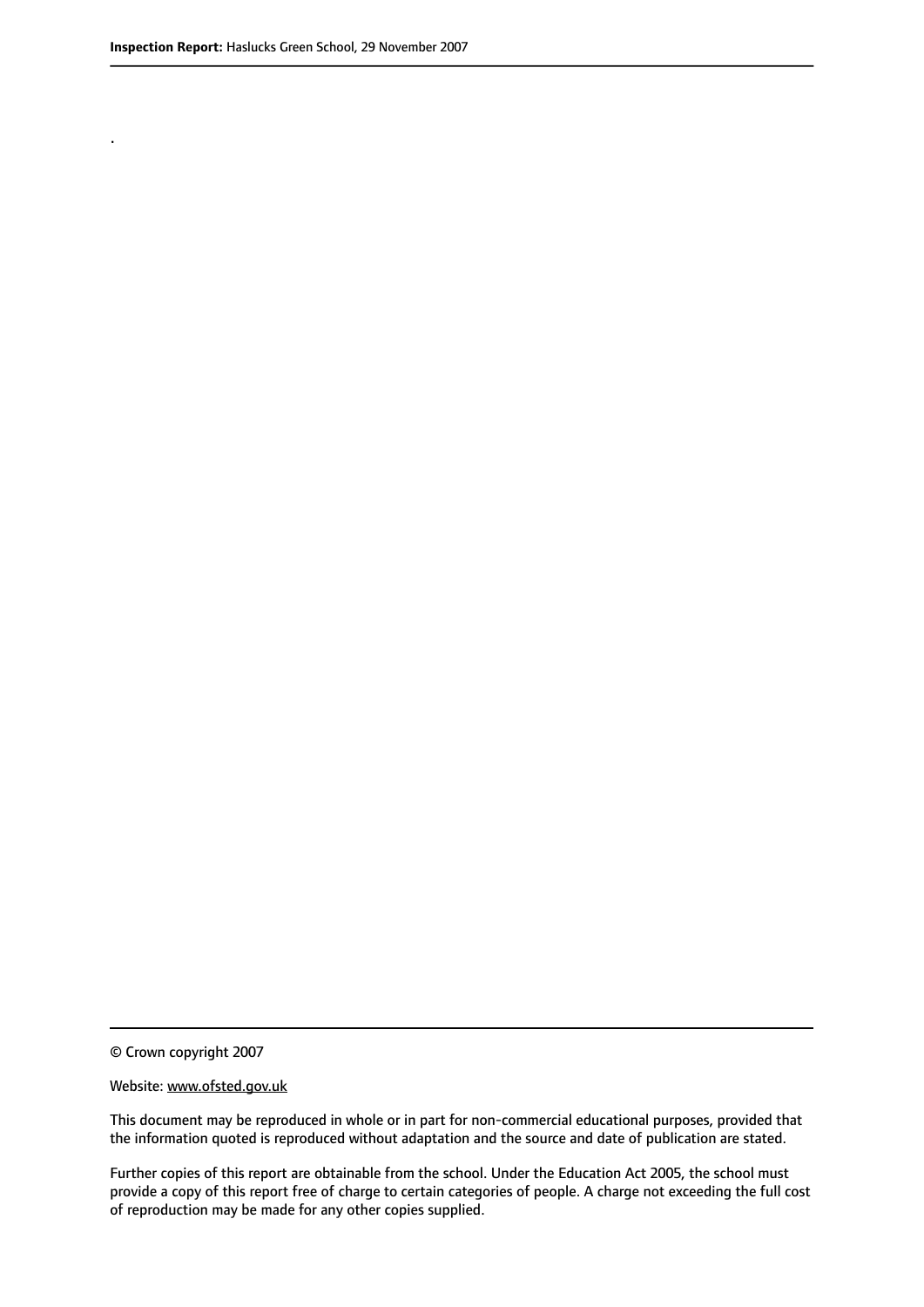## **Introduction**

The inspection was carried out by one Additional Inspector. The inspector evaluated the overall effectiveness of the school and investigated the following issues: ? Achievement of pupils during the last academic year, considering separately the overall progress of those who had at been at Haslucks Green from Year 3 and those who joined the school in Year 6. ? The quality of teaching, given the slightly lower standards in the 2007 National Curriculum tests. ? Arrangements for pupils' academic support and guidance. ? The quality of the leadership and management at all levels given the recent changes in headship, and the roles of senior leaders. Evidence was gathered from the school's assessments of pupils' standards, and results of the 2007 tests were analysed. Discussions took place with senior leaders, staff and pupils. Parents' responses to the Ofsted questionnaire were analysed. The inspector considered the quality of school self-evaluation and the impact of recent initiatives. Other aspects of the school's work were not investigated in detail, but the inspector found no evidence to suggest that the school's own assessments, as given in itsself-evaluation, were not justified, and these have been included where appropriate in this report.

## **Description of the school**

Most of the pupils at Haslucks Green are from White British backgrounds and there are very few pupils who are in the early stages of learning English. Pupils start in the school with attainment that is usually above average. There is a small proportion of pupils identified as having learning difficulties and/or disabilities in the school but the number in each cohort varies. In 2007 for example, there were more pupils with learning difficulties and/or disabilities in Year 6 than is usual. Last year the school admitted 12 pupils from a local school that was due to close so that they could complete their studies in Year 6 without disruption. A new headteacher took up post in September this year. The school has recently appointed new coordinators for several key areas.

#### **Key for inspection grades**

| Grade 1 | Outstanding  |
|---------|--------------|
| Grade 2 | Good         |
| Grade 3 | Satisfactory |
| Grade 4 | Inadequate   |
|         |              |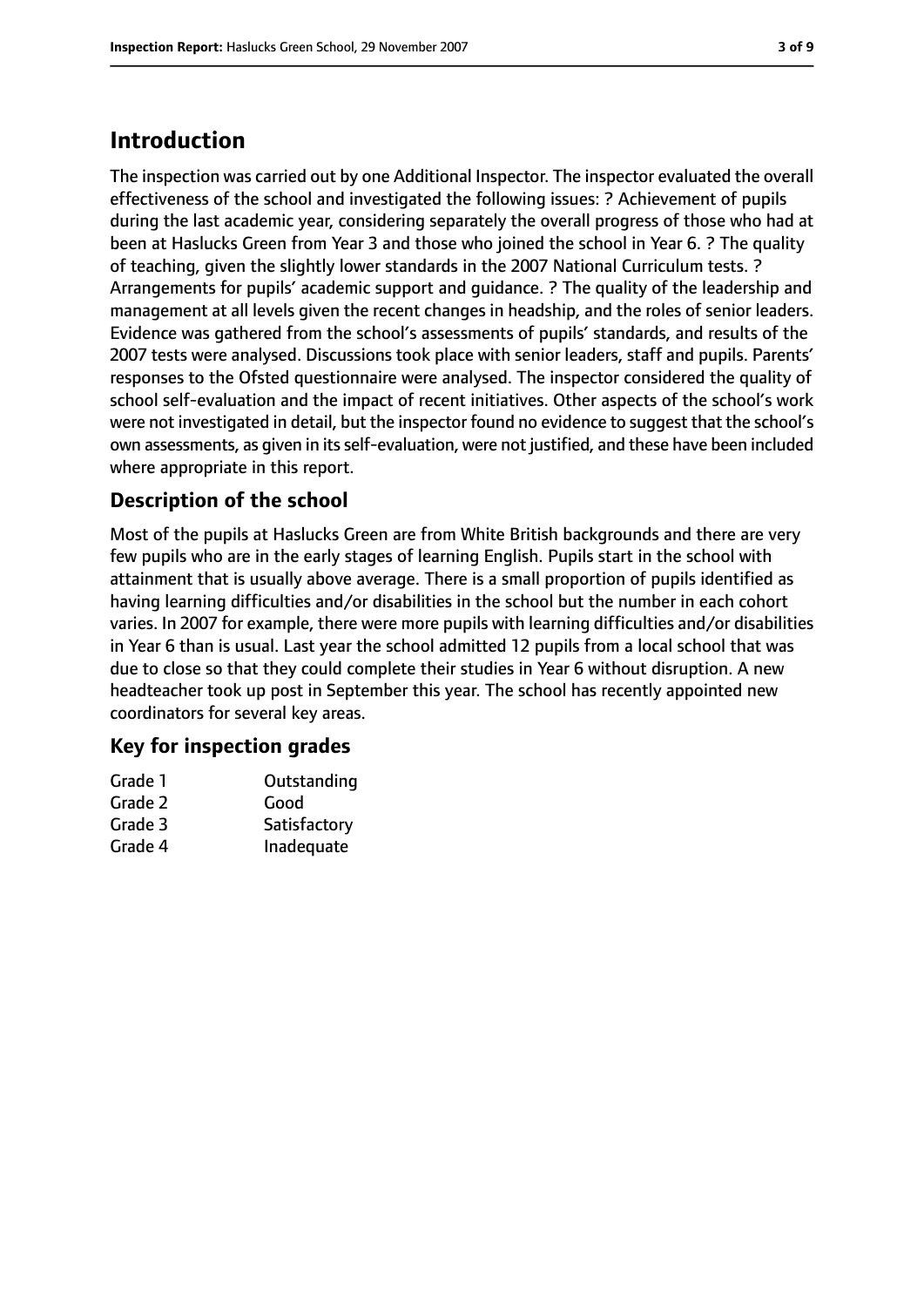## **Overall effectiveness of the school**

#### **Grade: 2**

Haslucks Green is an effective school that provides a good education for its pupils. It has a strong reputation amongst the local community. One parent's comment is typical of many: 'Haslucks Green is a highly motivated school which promotes pupils' learning and achievement.' The new headteacher has successfully maintained the many strengths of the school and has introduced a freshness of approach with a strong drive for further improvement. This is already having a positive impact.

Teaching is good, which, alongside pupils' positive attitudes, results in their good achievement. Standards in 2005 and 2006 were well above average. They were a little lower in 2007 due to the significant number of pupils with learning difficulties and/or disabilities in Year 6 and the large group of new pupils absorbed into the classes. Achievement, however, was good for all pupils. Those new to the school made good progress over the year. They settled really quickly and were given strong personal support, which demonstrates the school's good pastoral care. Those who had been at Haslucks Green since they started in Year 3 also achieved well, especially in science where standards are particularly high. Standards in information and communication technology are also good. Good skills in this and other areas of learning, together with pupils' good levels of personal development, prepare them well for the next stages of learning and the world of work. Pupils feel safe in school and very good relationships at all levels ensure they want to attend regularly. Pupils make a good contribution to the life of the school and the school council is active in looking for ways to make improvements, such as to the school toilets. However, there are few opportunities, other than supporting worldwide charities, for pupils to contribute to the wider community.

Pupils enjoy their lessons. Behaviour is good in the playground and exemplary in lessons. Pupils concentrate very well and try their best because they say that teachers make their lessons interesting. The use of computerised whiteboards has added a successful element to most lessons. This stimulates pupils' motivation to learn and enhances their understanding. The pastoral care and support provided for pupils is good but academic guidance is not as strong. Teachers' marking is constructive and identifies aspects that could be improved. Other strategies to support pupils' understanding of how well they are doing and how they can improve, for example, by giving them individual targets, are not well established. The tracking of individual pupils' progress is sound but systems are not sufficiently refined to support the identification of trends in standards and achievement so that any weaknesses are recognised and quickly addressed. Mathematics, for example although not a concern in the past, was a weaker aspect of pupils' progress last year and this was not picked up as early as it should have been. These difficulties have been recognised by the headteacher and a more rigorous system of monitoring is being introduced.

A good range of additional activities that extends pupils' knowledge and skills enhances a well balanced curriculum. The 'arts' and physical education are both strong aspects of provision and effective links with other schools and outside agencies extend the range of activities available. The staff are working towards the Healthy Schools Award, and recognise the need to build pupils' understanding of how to develop healthy lifestyles.

The leadership provided by the headteacher is good. She has evaluated the school's strengths and areas of weakness accurately and the initial school improvement plan sets out the key areas for improvement. The roles of the senior managers have been strengthened and their new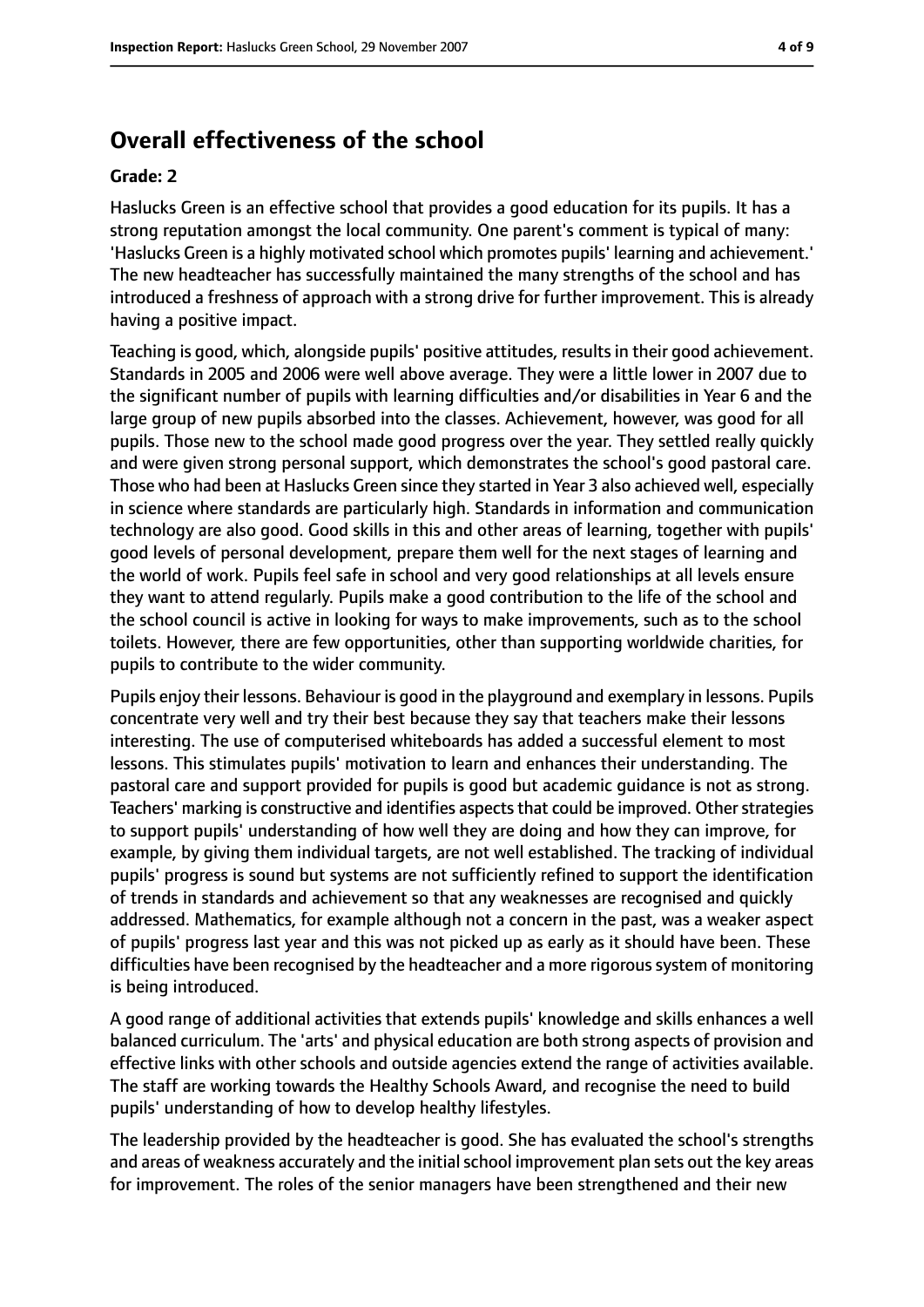responsibilities provide greater opportunities for them to take responsibility for the overall leadership and management of the school. Delegation of responsibilities is more even and the senior leadership team works well as a united team. Subject coordinators keep governors well informed about developments in their subjects. All staff are responding well to the introduction of new ideas and ways of working and there is a sense of energy running through the school. It is too soon to see the impact of many initiatives but the maintenance of good achievement during a time of significant change augurs well for the school's capacity to improve under the headteacher's clear sighted leadership. This is well supported by the governors who are also playing a more proactive part in evaluating the school and planning for the future.

#### **What the school should do to improve further**

- Ensure that all pupils have individual targets to give them a clear understanding of what they need to do to improve and encourage them to evaluate for themselves how well they are doing in relation to their targets.
- Ensure that pupils' attainment and progress are monitored accurately and information is used to identify any underachievement so that teachers, coordinators and senior leaders recognise how to improve provision further.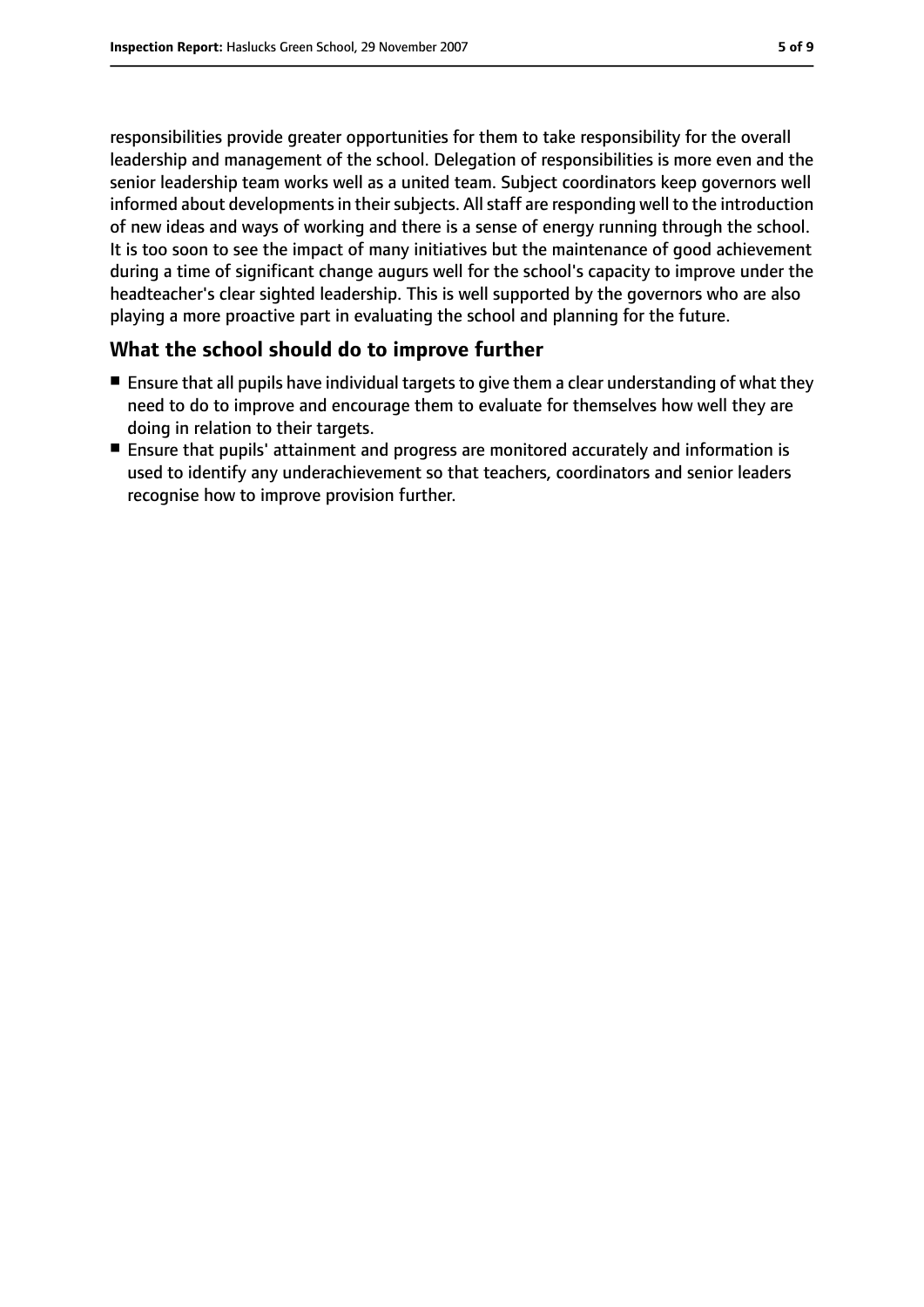**Any complaints about the inspection or the report should be made following the procedures set out in the guidance 'Complaints about school inspection', which is available from Ofsted's website: www.ofsted.gov.uk.**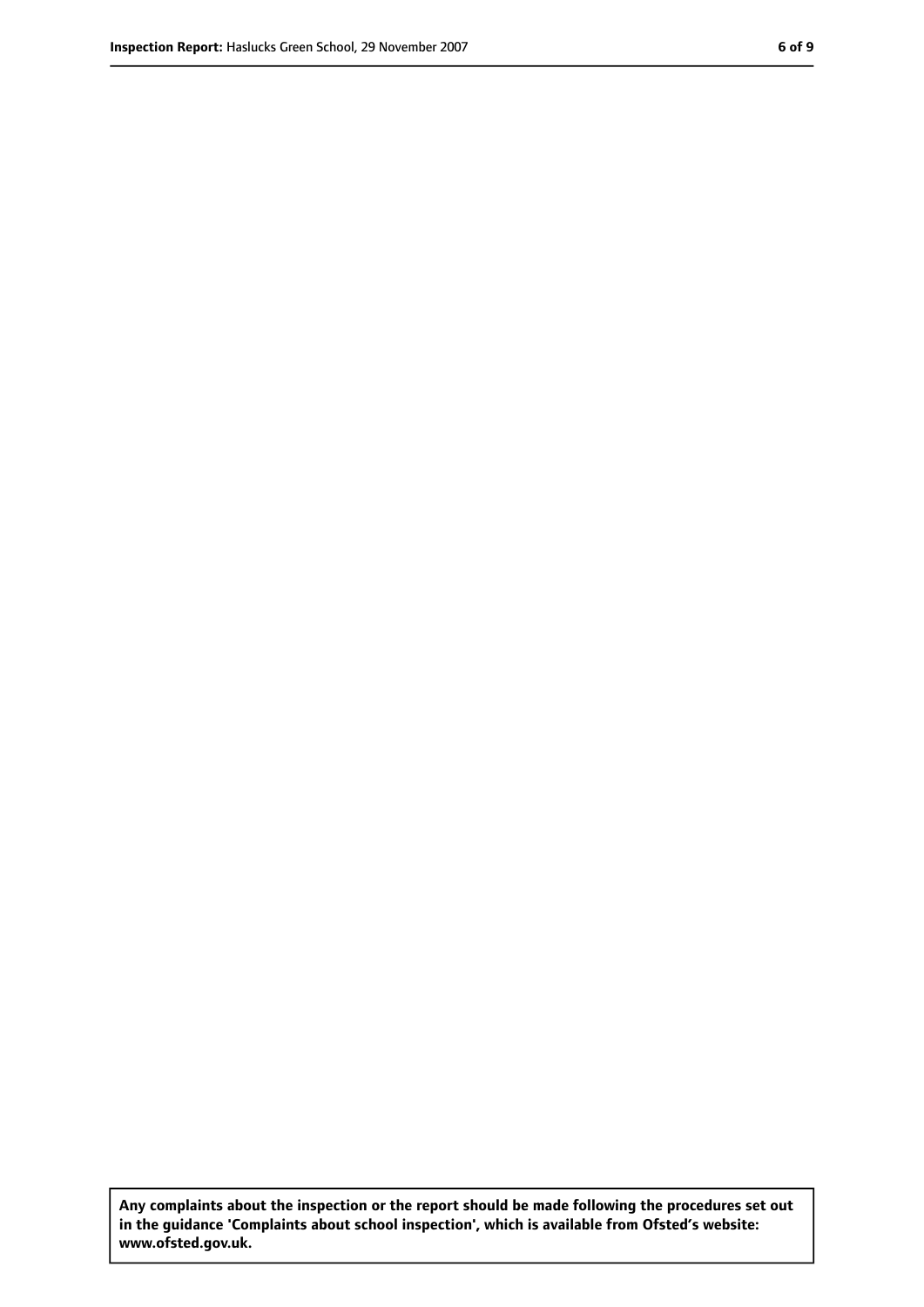#### **Annex A**

## **Inspection judgements**

| $^{\circ}$ Key to judgements: grade 1 is outstanding, grade 2 good, grade 3 satisfactory, and | <b>School</b>  |
|-----------------------------------------------------------------------------------------------|----------------|
| arade 4 inadequate                                                                            | <b>Overall</b> |

## **Overall effectiveness**

| How effective, efficient and inclusive is the provision of education, integrated<br>care and any extended services in meeting the needs of learners? |     |
|------------------------------------------------------------------------------------------------------------------------------------------------------|-----|
| Effective steps have been taken to promote improvement since the last<br>inspection                                                                  | Yes |
| How well does the school work in partnership with others to promote learners'<br>well-being?                                                         |     |
| The capacity to make any necessary improvements                                                                                                      |     |

## **Achievement and standards**

| How well do learners achieve?                                                                               |  |
|-------------------------------------------------------------------------------------------------------------|--|
| The standards <sup>1</sup> reached by learners                                                              |  |
| How well learners make progress, taking account of any significant variations between<br>groups of learners |  |
| How well learners with learning difficulties and disabilities make progress                                 |  |

## **Personal development and well-being**

| How good is the overall personal development and well-being of the<br>learners?                                  |   |
|------------------------------------------------------------------------------------------------------------------|---|
| The extent of learners' spiritual, moral, social and cultural development                                        |   |
| The extent to which learners adopt healthy lifestyles                                                            |   |
| The extent to which learners adopt safe practices                                                                |   |
| How well learners enjoy their education                                                                          |   |
| The attendance of learners                                                                                       |   |
| The behaviour of learners                                                                                        |   |
| The extent to which learners make a positive contribution to the community                                       | 3 |
| How well learners develop workplace and other skills that will contribute to<br>their future economic well-being |   |

### **The quality of provision**

| How effective are teaching and learning in meeting the full range of the<br>learners' needs?                     |  |
|------------------------------------------------------------------------------------------------------------------|--|
| How well do the curriculum and other activities meet the range of needs<br>$^{\rm t}$ and interests of learners? |  |
| How well are learners cared for, guided and supported?                                                           |  |

 $^1$  Grade 1 - Exceptionally and consistently high; Grade 2 - Generally above average with none significantly below average; Grade 3 - Broadly average to below average; Grade 4 - Exceptionally low.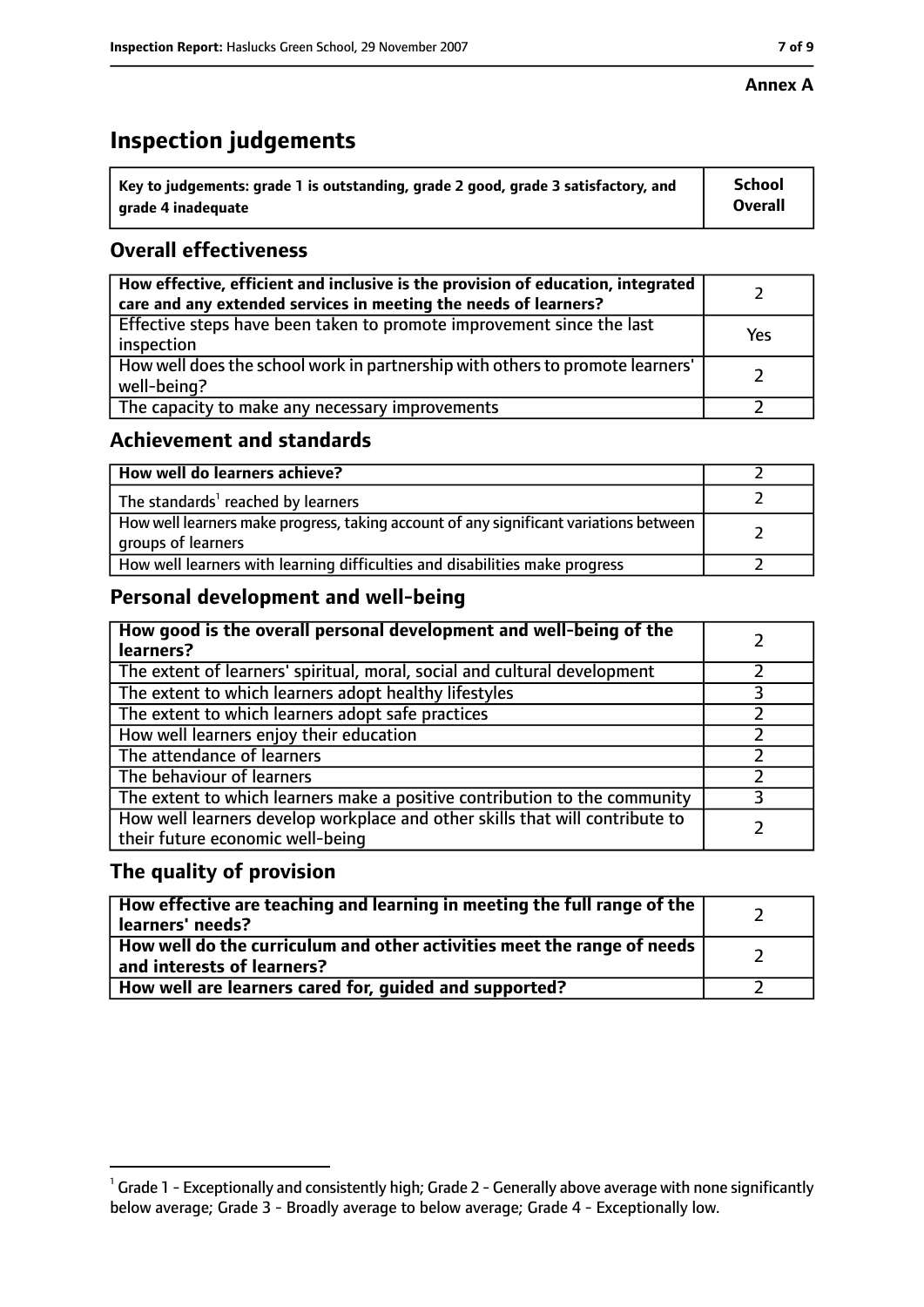## **Leadership and management**

| How effective are leadership and management in raising achievement<br>and supporting all learners?                                              |     |
|-------------------------------------------------------------------------------------------------------------------------------------------------|-----|
| How effectively leaders and managers at all levels set clear direction leading<br>to improvement and promote high quality of care and education |     |
| How effectively leaders and managers use challenging targets to raise standards                                                                 | 3   |
| The effectiveness of the school's self-evaluation                                                                                               |     |
| How well equality of opportunity is promoted and discrimination tackled so<br>that all learners achieve as well as they can                     |     |
| How effectively and efficiently resources, including staff, are deployed to<br>achieve value for money                                          |     |
| The extent to which governors and other supervisory boards discharge their<br>responsibilities                                                  |     |
| Do procedures for safequarding learners meet current government<br>requirements?                                                                | Yes |
| Does this school require special measures?                                                                                                      | No  |
| Does this school require a notice to improve?                                                                                                   | No  |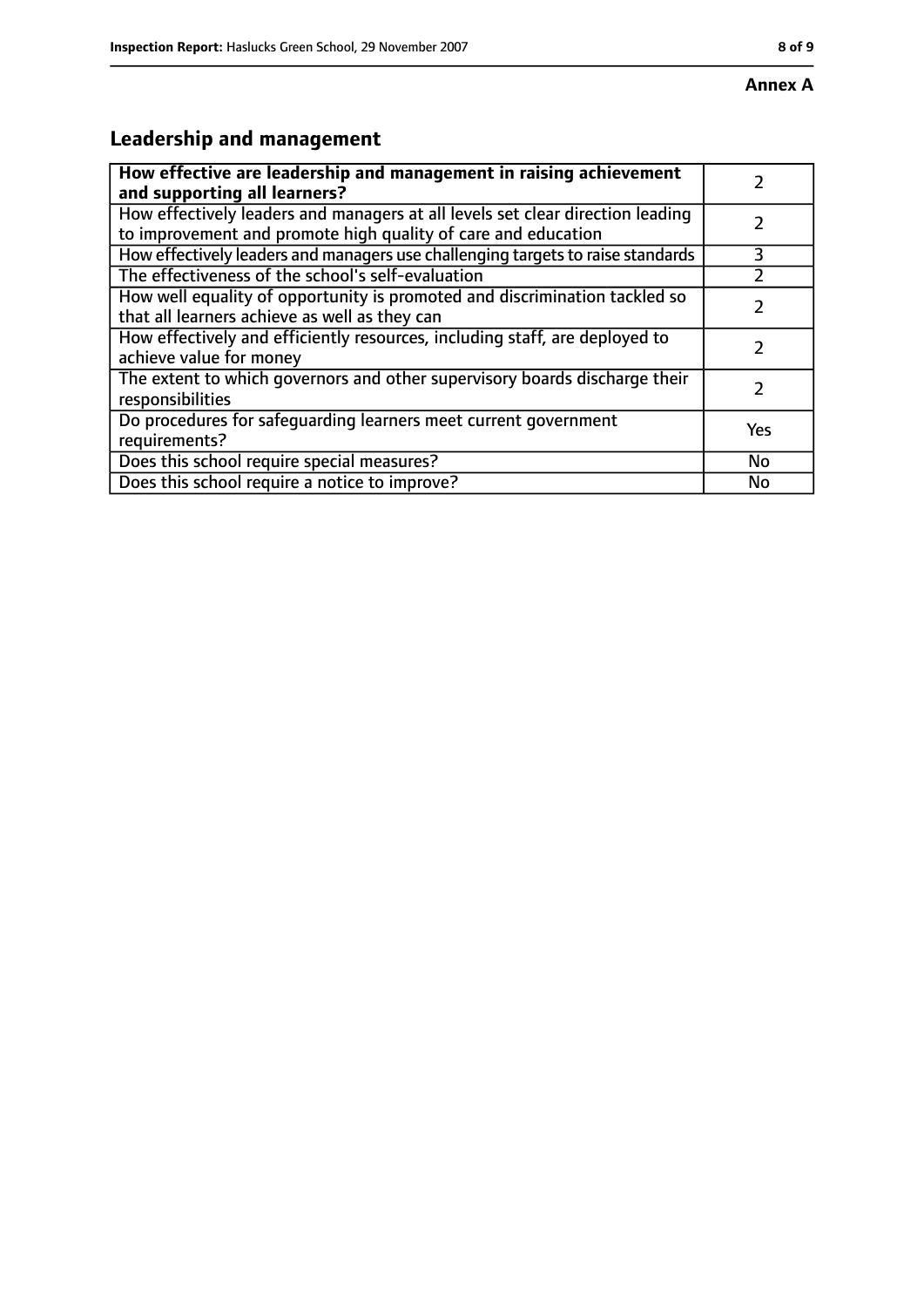## **Text from letter to pupils explaining the findings of the inspection**

2 December 2007

Dear Children

Inspection of Haslucks Green Junior School, Shirley, B90 2EJ

Thank you for making me so welcome and answering my questions when I visited you. You are rightly proud of your school and what it does for you. You and your parents are correct in thinking that you go to a good school. Here is a summary of what I found.

- You make good progress and you reach standards in English and mathematics that are higher than in many schools. You do particularly well in science.
- Your behaviour is good. You are polite, friendly and helpful to everyone. You understand how to keep yourselves safe, and are prepared well for secondary schools.
- You clearly enjoy your lessons. You work hard and try to do your best.
- You are taught well and your teachers work hard to make sure that your lessons are interesting.
- The headteacher leads the school well and the staff work as an effective team.
- All the staff look after you very well so you are safe and happy.
- You have lots of interesting things to do including many extra activities and clubs.
- Even though Haslucks Green is a good school, there are some ways in which it can do better. I have particularly asked the headteacher and governors to do two things.
- Help you understand how well you are getting on and set targets for the next steps in learning so you know how to get better in your work.
- Check carefully how well you are all doing so that any pupils who may not be making enough progress are helped, and weaknesses in learning are improved.

Thank you again for making me feel so welcome.

Best wishes

Hazel Callahan Additional inspector